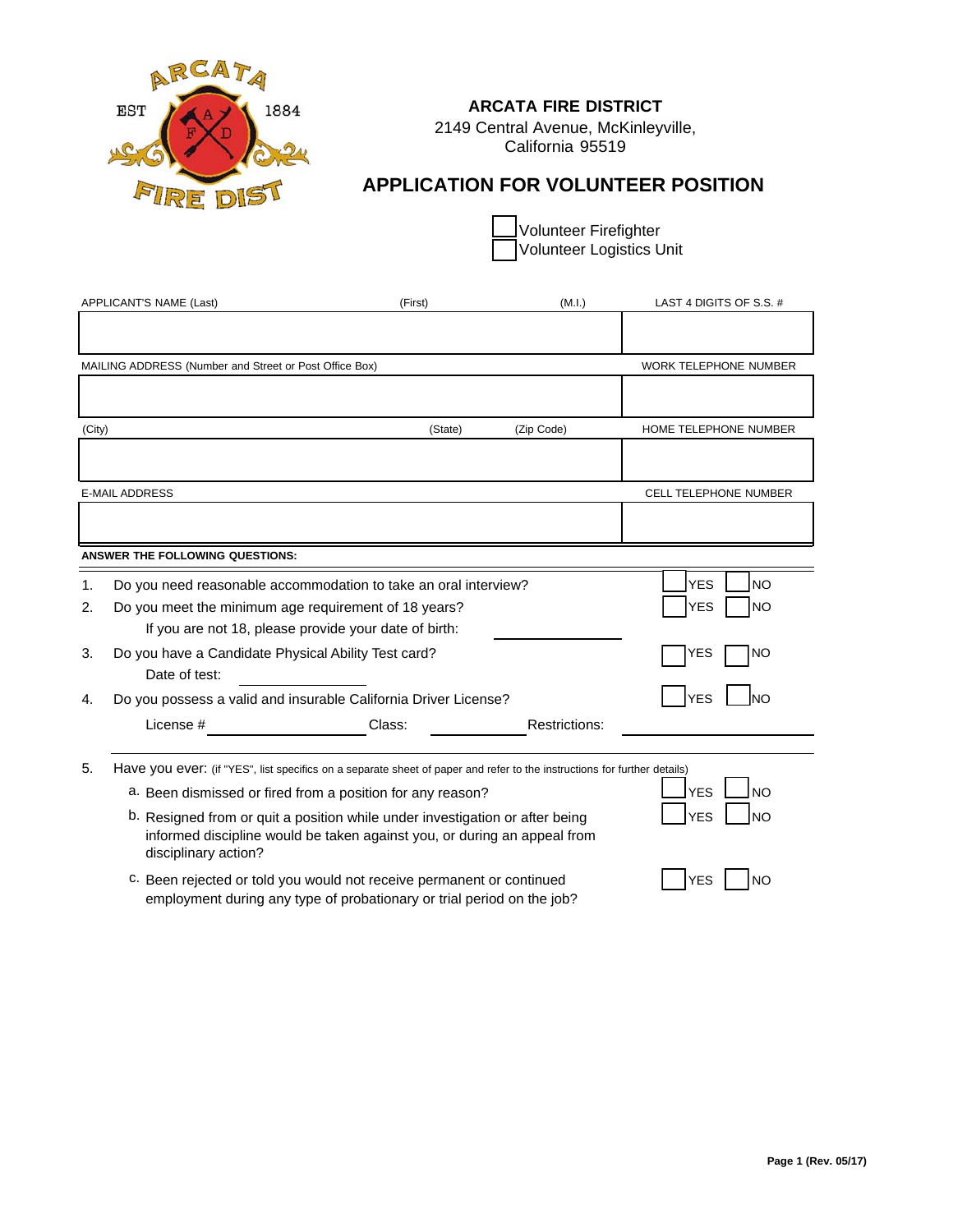# **ARCATA FIRE DISTRICT APPLICATION FOR VOLUNTEER POSITION**

| APPLICANT'S NAME (Last)                   | (First)                                       |                         | (M.I.)                 |                                     | LAST 4 DIGITS OF S.S. #        |                                         |
|-------------------------------------------|-----------------------------------------------|-------------------------|------------------------|-------------------------------------|--------------------------------|-----------------------------------------|
| <b>EDUCATION</b>                          |                                               |                         |                        |                                     |                                |                                         |
| <b>TYPE</b>                               | NAME OF SCHOOL & ADDRESS                      |                         | NO. OF<br><b>YEARS</b> | DID YOU<br>GRADUATE?                | <b>MAJOR</b><br><b>SUBJECT</b> | DEGREE/DIPLOMA/<br><b>CERTIFICATION</b> |
| IHIGH SCHOOL/GED                          |                                               |                         |                        |                                     |                                |                                         |
| <b>UNIVERSITY OR</b><br><b>COLLEGE</b>    |                                               |                         |                        |                                     |                                |                                         |
| UNIVERSITY OR<br><b>COLLEGE</b>           |                                               |                         |                        |                                     |                                |                                         |
| <b>BUSINESS OR</b><br><b>TRADE SCHOOL</b> |                                               |                         |                        |                                     |                                |                                         |
| <b>TRAINING</b>                           |                                               |                         |                        |                                     |                                |                                         |
| <b>CERTIFICATIONS</b><br>А.               |                                               |                         | <b>B.</b>              | <b>EMERGENCY MEDICAL COURSES</b>    |                                |                                         |
|                                           | CALIFORNIA STATE FIRE MARSHAL VOLUNTEER FF    | <b>YES</b><br><b>NO</b> | <b>CPR</b>             |                                     |                                | <b>NO</b><br><b>YES</b>                 |
|                                           | CALIFORNIA STATE FIRE MARSHAL FIRE FIGHTER I  | <b>YES</b><br><b>NO</b> |                        | PUBLIC SAFETY/FIRST AID             |                                | <b>YES</b><br><b>INO</b>                |
|                                           | CALIFORNIA STATE FIRE MARSHAL FIRE FIGHTER II | <b>YES</b><br><b>NO</b> |                        | <b>FIRST RESPONDER</b>              |                                | <b>YES</b><br><b>INO</b>                |
|                                           | HAZ-MAT FIRST RESPONDER-OPERATIONAL           | <b>YES</b><br><b>NO</b> |                        | <b>EMERGENCY MEDICAL TECHNICIAN</b> |                                | <b>YES</b><br><b>NO</b>                 |
|                                           | CONFINED SPACE RESCUE AWARENESS               | <b>YES</b><br><b>NO</b> |                        | <b>PARAMEDIC</b>                    |                                | <b>YES</b><br><b>INO</b>                |

### GENERAL INFORMATION

Why do you wish to become a volunteer firefighter/volunteer logistics person?

| Language(s)<br>CERTIFICATION - IMPORTANT - PLEASE READ BEFORE SIGNING - If not signed, this application may be rejected. |            |  |  |  |
|--------------------------------------------------------------------------------------------------------------------------|------------|--|--|--|
| Are you able to communicate in a foreign language?                                                                       |            |  |  |  |
| Drills are held on Wednesdays evenings. Will you be able to regularly attend these drills?                               | <b>VES</b> |  |  |  |
| Will your employer allow you to respond during work hours to fire calls?                                                 | <b>NO</b>  |  |  |  |

*I certify under penalty of perjury that the information I have entered on this application is true and complete to the best of my knowledge. I further understand any false, incomplete, or incorrect statements may result in my disqualification from the selection process or dismissal from employment with the Arcata Fire District. I authorize the employers and educational institutions on this application to release any information they may have concerning my employment or education to the Arcata Fire District. Resumes will not be accepted in lieu of a completed application.*

| APPLICANT'S SIGNATURE                                                                                                         | <b>IDATE SIGNED</b> |
|-------------------------------------------------------------------------------------------------------------------------------|---------------------|
| $\rightarrow$                                                                                                                 |                     |
| The District is an equal opportunity employer. The District does not discriminate on the basis of race, color, religion, sex, |                     |

*national origin, age, disability, or any other characteristic protected by applicable state or federal civil rights laws.*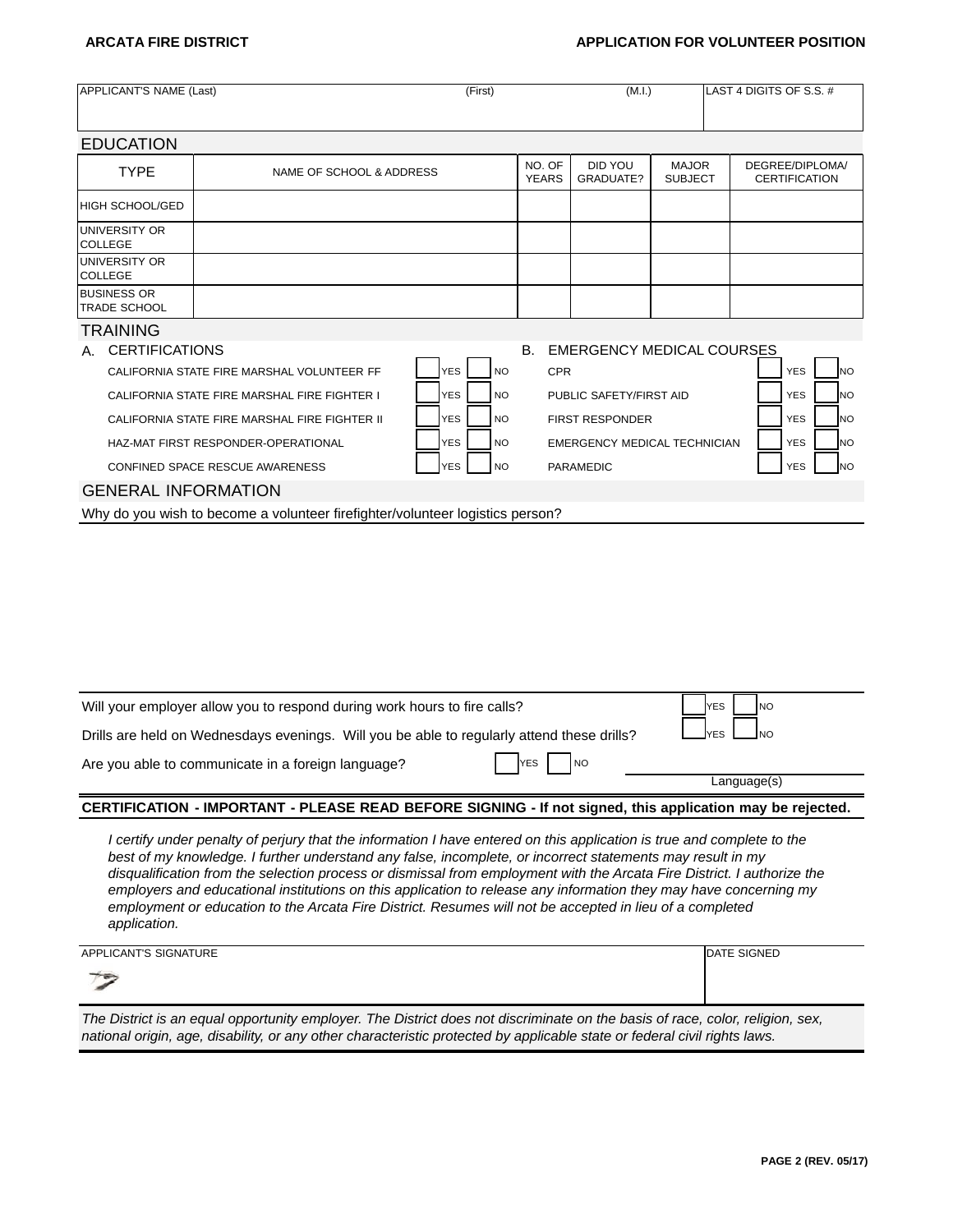# **ARCATA FIRE DISTRICT APPLICATION FOR VOLUNTEER POSITION**

| APPLICANT'S NAME (Last)    |                                                                                                                                                                                                                                       | (First)            | (M.I.) | LAST 4 DIGITS OF S.S. #                                          |
|----------------------------|---------------------------------------------------------------------------------------------------------------------------------------------------------------------------------------------------------------------------------------|--------------------|--------|------------------------------------------------------------------|
|                            | <b>WORK/EXPERIENCE/VOLUNTEER HISTORY:</b> List the applicable information specified below including classification<br>title, location, employer, and months of experience.<br>IALL INFORMATION WILL BE VERIFIED PRIOR TO APPOINTMENT. |                    |        |                                                                  |
| FROM (MDY)                 | TO (MDY)                                                                                                                                                                                                                              |                    |        | JOB TITLE/CLASSIFICATION (include Range or Level, if applicable) |
| <b>HOURS PER WEEK</b>      | TOTAL WORKED (Years/Months)                                                                                                                                                                                                           | <b>AGENCY NAME</b> |        |                                                                  |
| <b>SALARY EARNED</b><br>\$ | <b>PER</b>                                                                                                                                                                                                                            | <b>ADDRESS</b>     |        |                                                                  |

DUTIES PERFORMED:

### REASON FOR LEAVING

| FROM (MDY)            | TO (MDY)                    | JOB TITLE/CLASSIFICATION (include Range or Level, if applicable) |  |  |
|-----------------------|-----------------------------|------------------------------------------------------------------|--|--|
| <b>HOURS PER WEEK</b> | TOTAL WORKED (Years/Months) | AGENCY NAME                                                      |  |  |
| <b>SALARY EARNED</b>  |                             | <b>ADDRESS</b>                                                   |  |  |
|                       | <b>PER</b>                  |                                                                  |  |  |
| DUTIES PERFORMED:     |                             |                                                                  |  |  |

### REASON FOR LEAVING

| FROM (MDY)            | TO (MDY)                    | JOB TITLE/CLASSIFICATION (include Range or Level, if applicable) |  |  |
|-----------------------|-----------------------------|------------------------------------------------------------------|--|--|
|                       |                             |                                                                  |  |  |
| <b>HOURS PER WEEK</b> | TOTAL WORKED (Years/Months) | <b>AGENCY NAME</b>                                               |  |  |
|                       |                             |                                                                  |  |  |
| SALARY EARNED         |                             | <b>ADDRESS</b>                                                   |  |  |
|                       | <b>PER</b>                  |                                                                  |  |  |
| DUTIES PERFORMED:     |                             |                                                                  |  |  |

REASON FOR LEAVING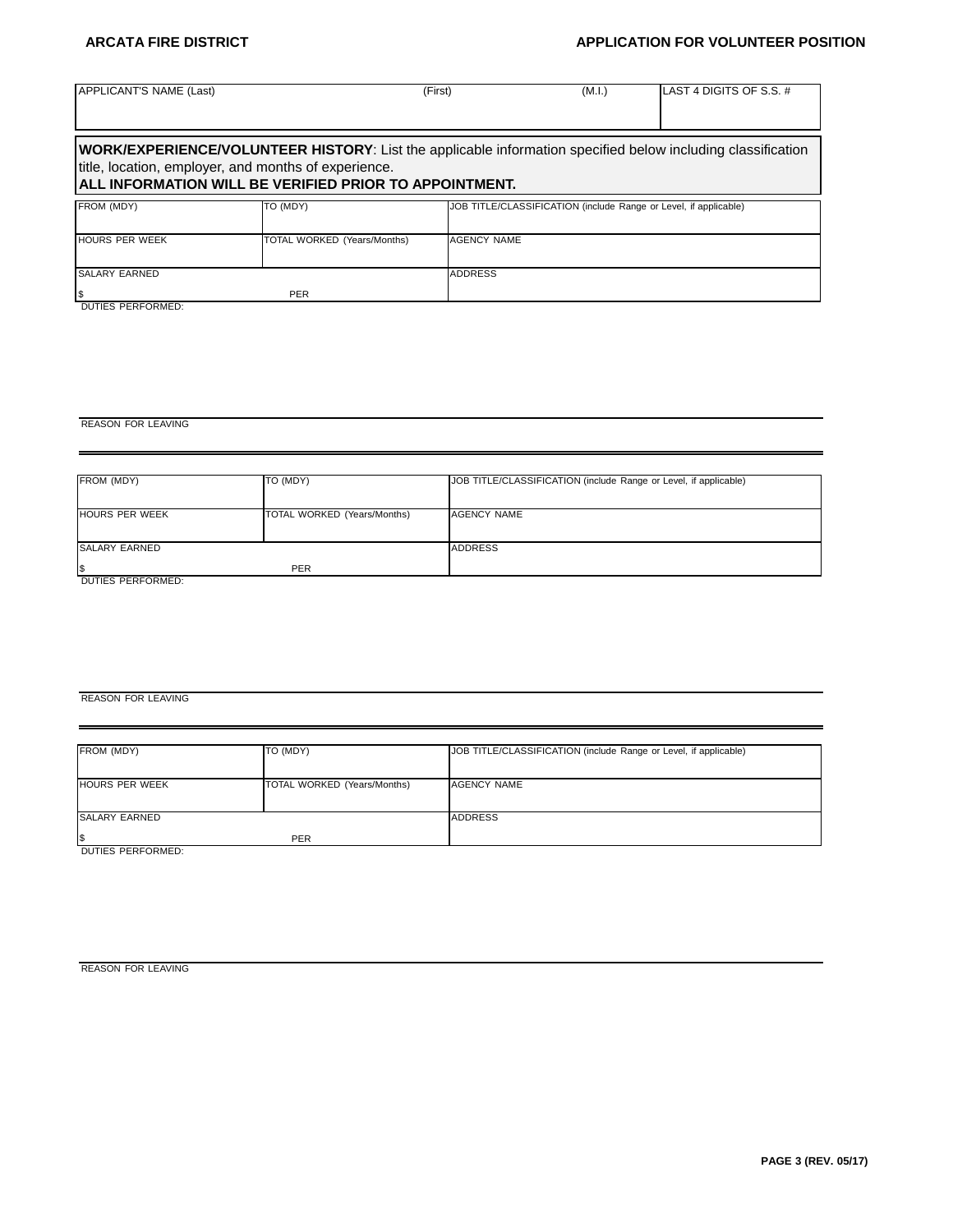# **ARCATA FIRE DISTRICT APPLICATION FOR VOLUNTEER POSITION**

| APPLICANT'S NAME (Last)                              |                                    | (First)            | (M.I.)                                                           | LAST 4 DIGITS OF S.S. # |
|------------------------------------------------------|------------------------------------|--------------------|------------------------------------------------------------------|-------------------------|
|                                                      |                                    |                    |                                                                  |                         |
| FROM (MDY)                                           | TO (MDY)                           |                    | JOB TITLE/CLASSIFICATION (include Range or Level, if applicable) |                         |
| <b>HOURS PER WEEK</b>                                | <b>TOTAL WORKED (Years/Months)</b> | <b>AGENCY NAME</b> |                                                                  |                         |
| <b>SALARY EARNED</b>                                 |                                    | <b>ADDRESS</b>     |                                                                  |                         |
| $\overline{\mathcal{S}}$<br><b>DUTIES PERFORMED:</b> | <b>PER</b>                         |                    |                                                                  |                         |

REASON FOR LEAVING

| FROM (MDY)            | TO (MDY)                    | JOB TITLE/CLASSIFICATION (include Range or Level, if applicable) |  |  |
|-----------------------|-----------------------------|------------------------------------------------------------------|--|--|
| <b>HOURS PER WEEK</b> | TOTAL WORKED (Years/Months) | AGENCY NAME                                                      |  |  |
| SALARY EARNED         |                             | <b>ADDRESS</b>                                                   |  |  |
| l\$                   | <b>PER</b>                  |                                                                  |  |  |
| DUTIES PERFORMED:     |                             |                                                                  |  |  |

### REASON FOR LEAVING

| FROM (MDY)            | TO (MDY)                    | JOB TITLE/CLASSIFICATION (include Range or Level, if applicable) |  |  |
|-----------------------|-----------------------------|------------------------------------------------------------------|--|--|
|                       |                             |                                                                  |  |  |
| <b>HOURS PER WEEK</b> | TOTAL WORKED (Years/Months) | AGENCY NAME                                                      |  |  |
|                       |                             |                                                                  |  |  |
| <b>SALARY EARNED</b>  |                             | <b>ADDRESS</b>                                                   |  |  |
|                       | <b>PER</b>                  |                                                                  |  |  |
| DUTIES PERFORMED:     |                             |                                                                  |  |  |

REASON FOR LEAVING